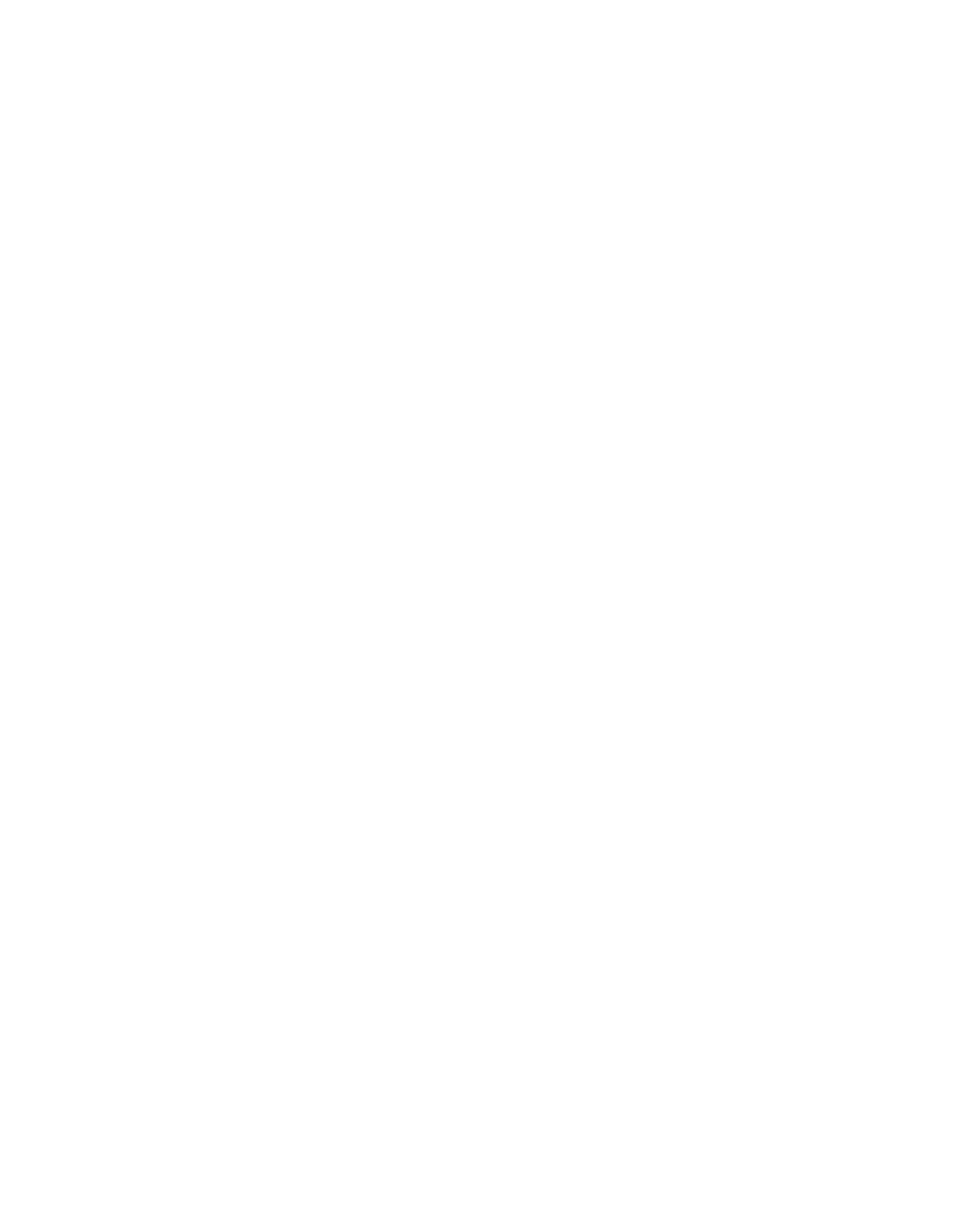

**5 Certificate Signatures**

**Certificate to be signed by the Proper Officer to whom this Return is delivered**

**Officer**

I certify that:

- This Return was made to me at the date and place shown below
- I have examined the Official Log Book, containing the relevant entries

Full name of Officer:

Date:

Title of Officer:

Place/Port:



## **Certificate to be signed by the Master**

**Master**

I certify that:

- This Return is correct and true
- I have recorded the Death in the Official Log Book or other record of the ship
- The extract from the Official Log Book on page 4 of this Return is a true extract

| Full name of Master: | Date: |
|----------------------|-------|
|----------------------|-------|

Master's Signature